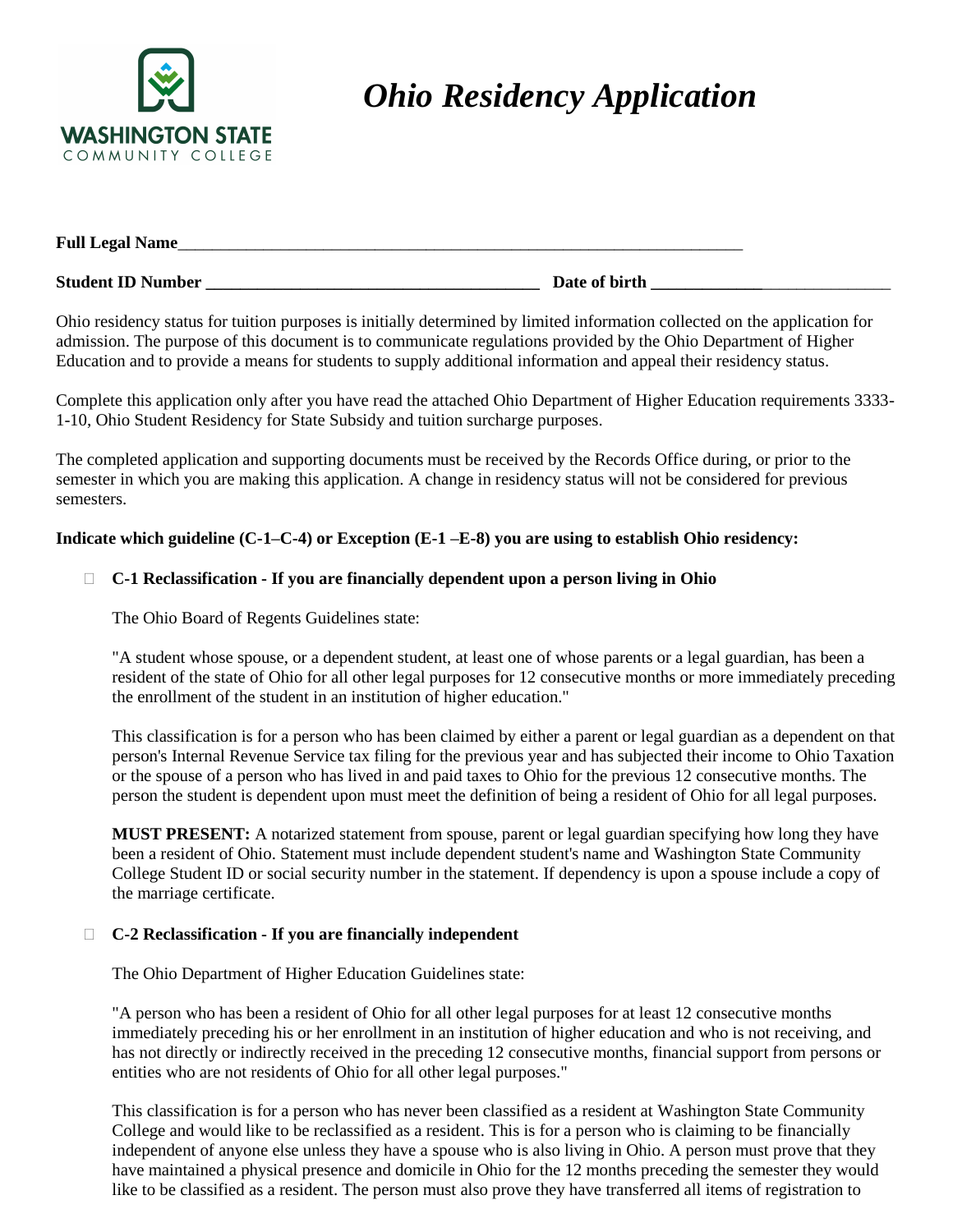Ohio. The person must finally show that they have been financially self-sustaining on eligible Ohio income and have not received financial support from persons or entities outside of Ohio during the 12 months preceding the semester they would like to be reclassified as a resident.

**MUST PRESENT:** Residency Petition, complete with supporting documents and notarized.

# **C-3 Reclassification – If you are financially dependent upon a spouse or parent**

The Ohio Department of Higher Education Guidelines state:

"A dependent child of a parent or legal guardian, or the spouse of a person, who as of the first day of a term of enrollment, has accepted full-time, self-sustaining employment and established domicile in the State of Ohio for reasons other than gaining the benefit of favorable tuition rates."

This reclassification is for a person who has been claimed for tax purposes in the previous year by a parent or legal guardian and that person has not lived in Ohio for 12 months. The spouse, parent, or legal guardian must have accepted and begun full-time employment and established a domicile in Ohio before the semester begins in order for the student to qualify.

**Note:** Two part-time jobs or any combination cannot be used to constitute one full-time position. This residency reclassification is based upon one full-time employment position.

If you are currently enrolled and your spouse has not lived in Ohio for 12 months, you cannot apply for this reclassification. The spouse must begin employment before your initial term of enrollment.

Students who marry an Ohio resident after their initial enrollment apply under C-1 if the spouse has lived in Ohio for 12 months.

Employment must be verified every semester under C-3.

An employment letter will be required each semester verifying the spouse or parent is still employed with the employer for which they received C-3 residency until the spouse or parent has lived in Ohio for 12 consecutive months.

# **Students will be classified as non-residents for the semester after they receive C-3 residency unless a new employment letter is received by published deadlines.**

**MUST PRESENT:** Documentation of full-time employment and domicile shall include both of the following documents:

- 1. A sworn statement from the employer or the employer's representative on the letterhead of the employer or the employer's representative, certifying that the parent or spouse of the student is employed full-time in Ohio. Statement must include parent/spouse and student relationship, student's name and Washington State Community College Student ID or social security number in document.
- 2. A copy of the lease under which the parent or spouse is the lessee and occupant of rented residential property in the state; a copy of the closing statement on residential real property located in Ohio of which the parent or spouse is the owner and occupant; or if the parent or spouse is not the lessee or owner of the residence in which he or she has established domicile, a letter from the owner of the residence certifying that the parent or spouse resides at that residence.

# **C-4 Reclassification – If you are a qualified military veteran: Effective April 7, 2009**

The Ohio GI Promise was created by an Executive Order issued by Governor Ted Strickland. The Executive Order granted authority to the Chancellor of the Ohio Department of Higher Education to deem qualified veterans as Ohio residents for the purpose of qualifying for in-state tuition rates.

The C-4 Reclassification applies to a veteran of the United States military who: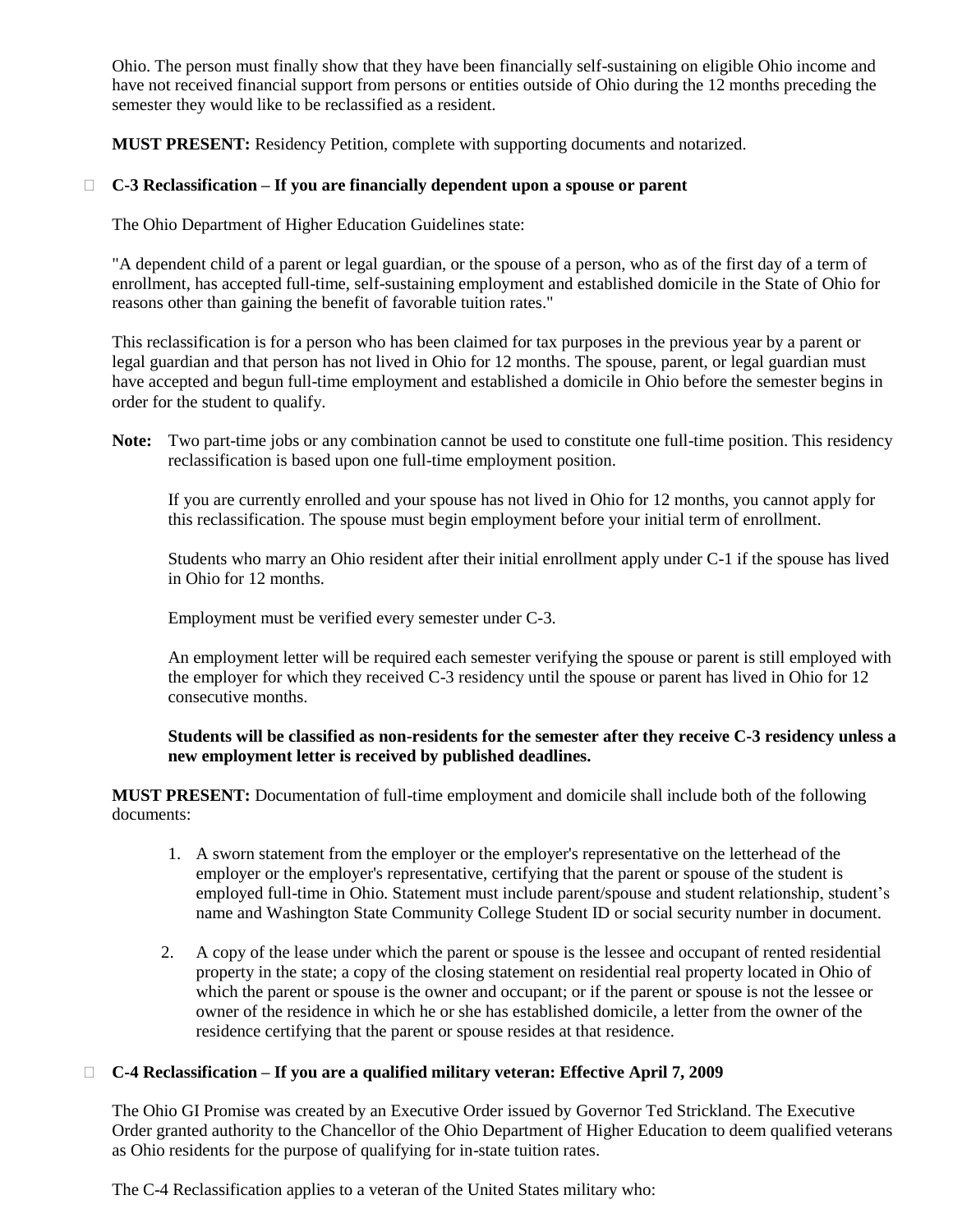- 1. Has been honorably discharged or medically separated from service with at least one year of service. Veteran dependents also are eligible if the veteran was killed (KIA), declared missing in action (MIA) or a prisoner of war (POW). Eligibility should be documented by form DD-214.
- 2. Who has established domicile in Ohio as of the first day of enrollment. In cases where the veteran was KIA, MIA or POW, only the dependents need be domiciled in Ohio.

#### **MUST PRESENT:**

#### **Independent student:**

**1. Eligibility** – The DD 214 is the best means of determining a veteran's length and character of service.

#### **2. Proof of Ohio Domicile:**

a) A copy of a lease under which the veteran is the lessee and occupant of the rented residential property in the state

b) A copy of the closing statement on residential real property located in Ohio of which the veteran is the owner and occupant

c) If the veteran is not a the lessee or owner of the residence in which he or she has established domicile, a sworn affidavit from the owner of the residence stating the date the veteran began residing at that residence.

**Dependent student:** In addition to the above, submit the following:

- 1. The dependent(s) of a veteran must provide proof of dependent status as provided by the veteran parent's IRS tax filing for the previous year or a copy of the marriage certificate if the dependent student is the spouse of the veteran. Statement must include dependent student's name and social security number in the statement.
- 2. In cases where the veteran was Killed in Action (KIA), Missing in Action (MIA), or Prisoner of War (POW), only the spouse or dependent need to be domiciled in Ohio. In those cases the spouse or dependent will provide official documentation of KIA, MIA, or POW status by submitting a DD 214 document.

#### **E-1 Reclassification – If you are an employed part-time student**

The Ohio Department of Higher Education Guidelines state:

"A person who is living and gainfully employed on a full-time or part-time self-sustaining basis in Ohio and who is pursuing a part-time program of instruction at an institution of higher education shall be considered a resident of Ohio for these purposes."

E-1 residency applies to persons who are residing and are gainfully employed on a self-sustaining basis in Ohio and who are pursuing a part-time program of instruction.

E-1 residency generally pertains to persons who have resided in Ohio less than 12 consecutive months and have moved to Ohio for employment purposes. However, it may also include non-resident students who have lived in Ohio more than 12 months and are working to financially emancipate themselves from non-Ohio parents.

The employment must begin and be self-sustaining before the first day of the semester a person seeks to qualify for E-1 residency. Other sources of income such as loans cannot be considered as income contributing to a student's self

-sustaining status.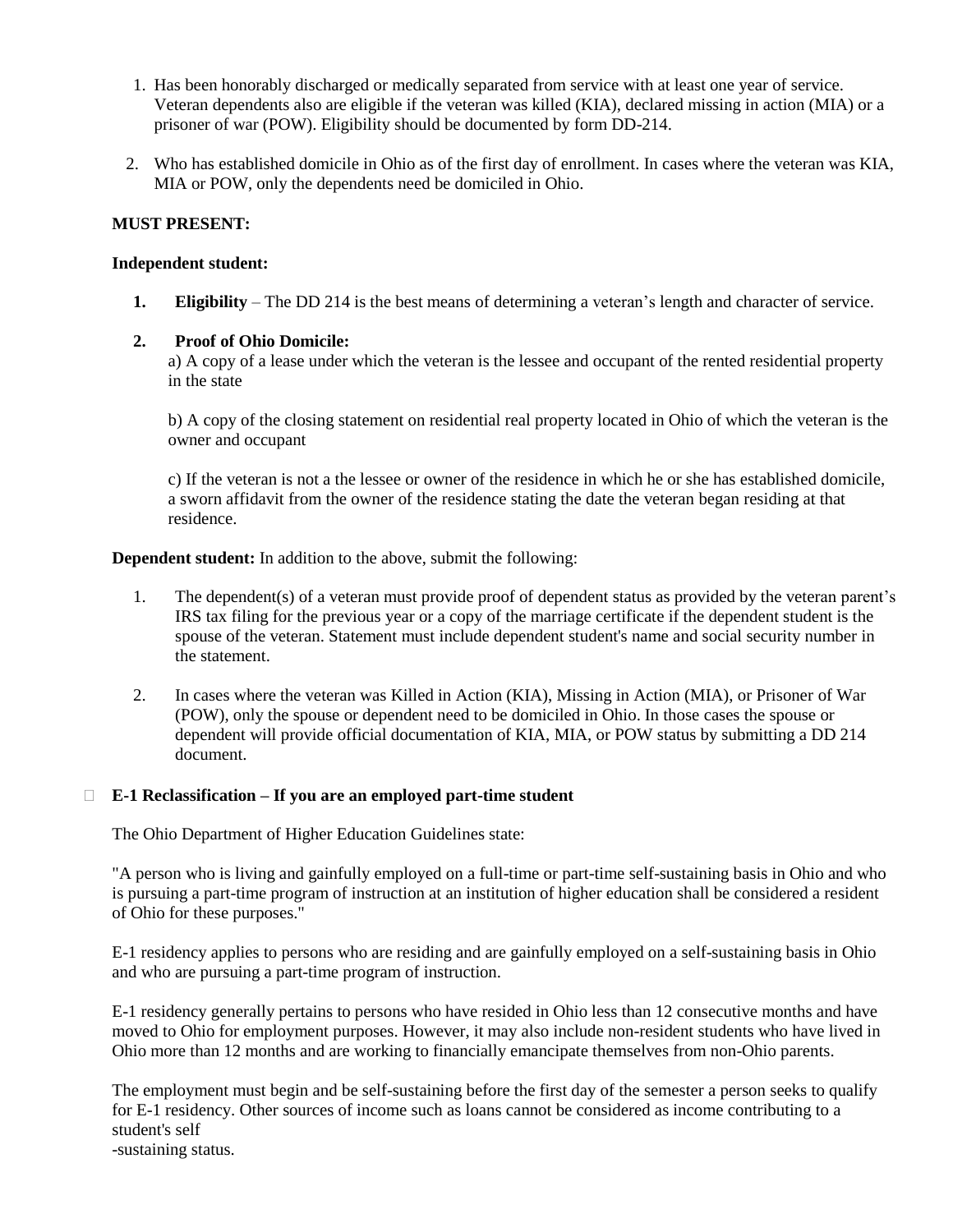Students who have received E-1 classification do not automatically convert to regular resident status after living in Ohio for 12 months. They must then apply under C-2.

**Note:** Students must apply every semester for E-1 classification.

**MUST PRESENT:** Residency Petition, complete with supporting documents and notarized. Must meet all requirements with the exception of living in Ohio for the previous 12 consecutive months.

#### **E-2 Reclassification – If you or your parent or spouse are active duty military**

The Ohio Department of Higher Education Guidelines state:

"A person who enters and currently remains upon active duty status in the United States military service while a resident of Ohio for all legal purposes and his or her dependents shall be considered residents of Ohio for these purposes as long as Ohio remains the state of such person's domicile."

This residency exception is for a person who entered active duty military status as a resident of Ohio and is returning to Ohio after being discharged. This residency exception is also for a person who entered active duty military status as a resident of Ohio and their spouse or dependent child would like to return to Ohio and attend Washington State Community College while they are still on active duty military and not living in Ohio.

#### **MUST PRESENT:**

**Dependent student:** Copy of parent's current official military records showing Ohio as "Home of Record" (HOR) or copy of most recent "Leave and Earning Statement" (LES) showing income has been subjected to Ohio taxation. Must be accompanied with letter from parent listing student's name and Washington State Community College Student ID or social security number. If dependency is upon a spouse include a copy of the marriage certificate.

**Independent student:** Copy of current official military records showing Ohio as "Home of Record" (HOR) or copy of most recent "Leave and Earning Statement" (LES) showing income has been subjected to Ohio taxation.

#### **E-3 Reclassification – If you or your parent or spouse are active duty military and stationed in Ohio**

The Ohio Department of Higher Education Guidelines state:

"A person on active duty status in the United States military who is both stationed and residing in Ohio (and their dependents) shall be considered a resident of Ohio for tuition purposes."

This residency exception is for a person, or their spouse, or their dependent child, who is stationed in Ohio on active duty military.

#### **MUST PRESENT:**

**Dependent student:** Copy of parent's official military orders showing current active duty status in Ohio. Must be accompanied with letter from parent listing student's name and Washington State Community College Student ID or social security number. If dependency is upon a spouse include a copy of the marriage certificate.

**Independent student:** Copy of official military orders showing current active duty status in Ohio.

#### **E-4 Reclassification – If your parents or spouse are Ohio residents and transferred outside of the United States**

The Ohio Department of Higher Education Guidelines state:

"A person who is transferred by their employer beyond the territorial limits of the fifty states of the United States and the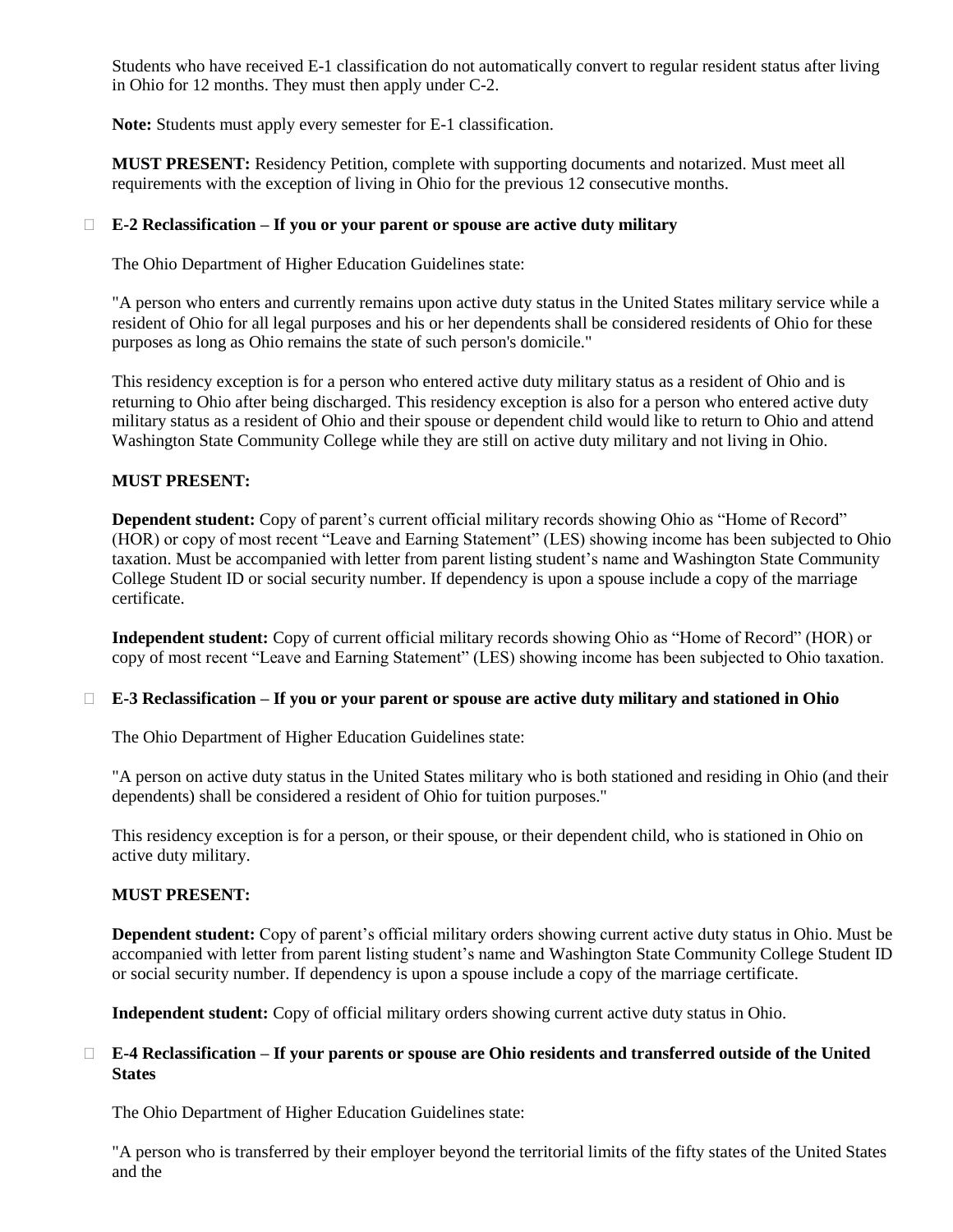District of Columbia while a resident of Ohio for all other legal purposes and their dependents shall be considered residents of Ohio for these purposes as long as Ohio remains the state of such person's domicile and as long as such person has fulfilled their tax liability to the State of Ohio for at least the tax year preceding enrollment."

This residency exception is for a person, or their spouse, or their dependent child, who would like to return to Ohio and attend Washington State Community College when they have not lived in Ohio for the previous 12 consecutive months.

### **MUST PRESENT:**

**Independent student:** Statement on employer's letterhead indicating the employee was an Ohio resident at the time of being transferred. Copy of the employees' Ohio tax return for the previous tax year.

**Dependent student:** The documents listed above for an Independent student must also be accompanied with letter from parent or spouse listing student's name and Washington State Community College Student ID or social security number and dependent status. If dependency is upon a spouse include a copy of the marriage certificate.

#### **E-5 Reclassification – If you or your parents are migrant workers**

The Ohio Department of Higher Education Guidelines state:

"A person who has been employed as a migrant worker in the State of Ohio and their dependents shall be considered a resident for these purposes provided such a person has worked in Ohio at least four months during the three years preceding the proposed enrollment."

This residency exception is for a person, or their spouse, or their dependent child who would like to attend Washington State Community College and they have not lived in Ohio for the previous 12 consecutive months.

#### **MUST PRESENT:**

**Dependent student:** Statement(s) from employer(s) verifying the parent has worked in Ohio at least four months during each of the three previous years. Must be accompanied with letter from parent listing student's name and Ohio

College PID or social security number. If dependency is upon a spouse include a copy of the marriage certificate.

**Independent student:** Statement(s) from employer(s) verifying the student has worked in Ohio at least four months during each of the three previous years.

#### **E-6 Reclassification – If you or your parents or spouse are involved in community service**

The Ohio Department of Higher Education Guidelines state:

"A person who was considered a resident under this rule at the time the person started a community service position as defined under this rule, and his or her spouse and dependents, shall be considered residents of Ohio while in service and upon completion of service in the community service position."

This residency exception is for a person, or their spouse, or their dependent child who was a resident of Ohio and took a position working for: (A) VISTA, AmeriCorps, City Year, the Peace Corps, or any similar program as determined by the Ohio Department of Higher Education; or (B) an elected or appointed public official for a period of time not exceeding 24 consecutive months. The person now wishes to return to Ohio and be classified as a resident for tuition purposes.

#### **MUST PRESENT:**

**Independent student:** A sworn statement from the community service group or a signed statement on letterhead verifying Ohio home of record for the individual.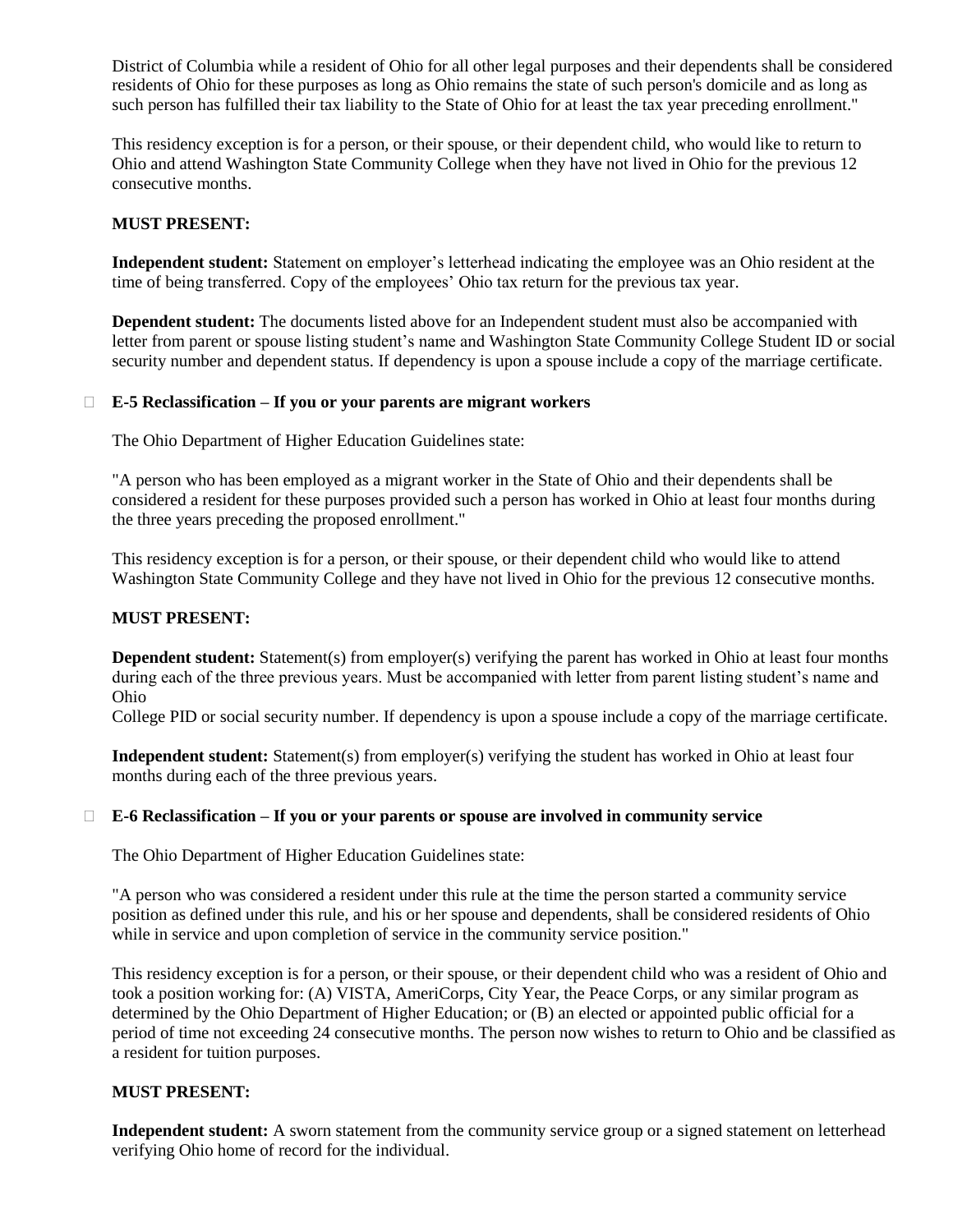**Dependent student:** In addition to the above, a letter from parent verifying the dependent status of the student listing student's name and Washington State Community College Student ID or social security number. If dependency is upon a spouse include a copy of the marriage certificate.

## **E-7 Reclassification – If you return to Ohio due to marital hardship**

The Ohio Department of Higher Education Guidelines state:

"A person who returns to the state of Ohio due to marital hardship, takes or has taken legal steps to end a marriage, and reestablishes financial dependence upon a parent or legal guardian (receives greater than 50% of his or her support from the parent or legal guardian), and his or her dependents shall be considered residents of Ohio."

This residency exception is for a person or their dependent child who returns to Ohio and has legally separated from their spouse and is now provided with more than 50% of their support from a parent who is a bona fide Ohio resident.

#### **MUST PRESENT:**

- 1. Copy of court papers verifying the couple has taken legal steps to end the marriage.
- 2. Proof of Ohio domicile: (one of the following)
	- a. Signed copy of rental agreement or lease
	- b. Copy of closing statement on house you live in
	- c. If living with someone, a sworn statement from the owner of the residence certifying that you reside at that residence and the date you began living there.
	- d. A sworn affidavit from the parents stating all of the following
		- i. The student's name and social security number
		- ii. Whether or not they are providing more than 50% of the financial support for the student
		- iii. Length of time they have lived in Ohio and subjected their income in Ohio taxation
		- iv. Whether they are United States citizens, permanent resident aliens, or what their status is in the United States

#### **E-8 Reclassification – If you or your parent or spouse serve in the Ohio National Guard**

The Ohio Department of Higher Education Guidelines state: "A person who is a member of the Ohio National Guard, and his or her spouse or dependents, shall be considered residents of Ohio while the person is in the Ohio National Guard."

#### **MUST PRESENT:**

**Independent student:** A copy of the student's DD214.

**Dependent student:** In addition to the copy of DD214, a letter from parent verifying the dependent status of the student listing student's name and Washington State Community College Student ID or social security number. If dependency is upon a spouse include a copy of the marriage certificate.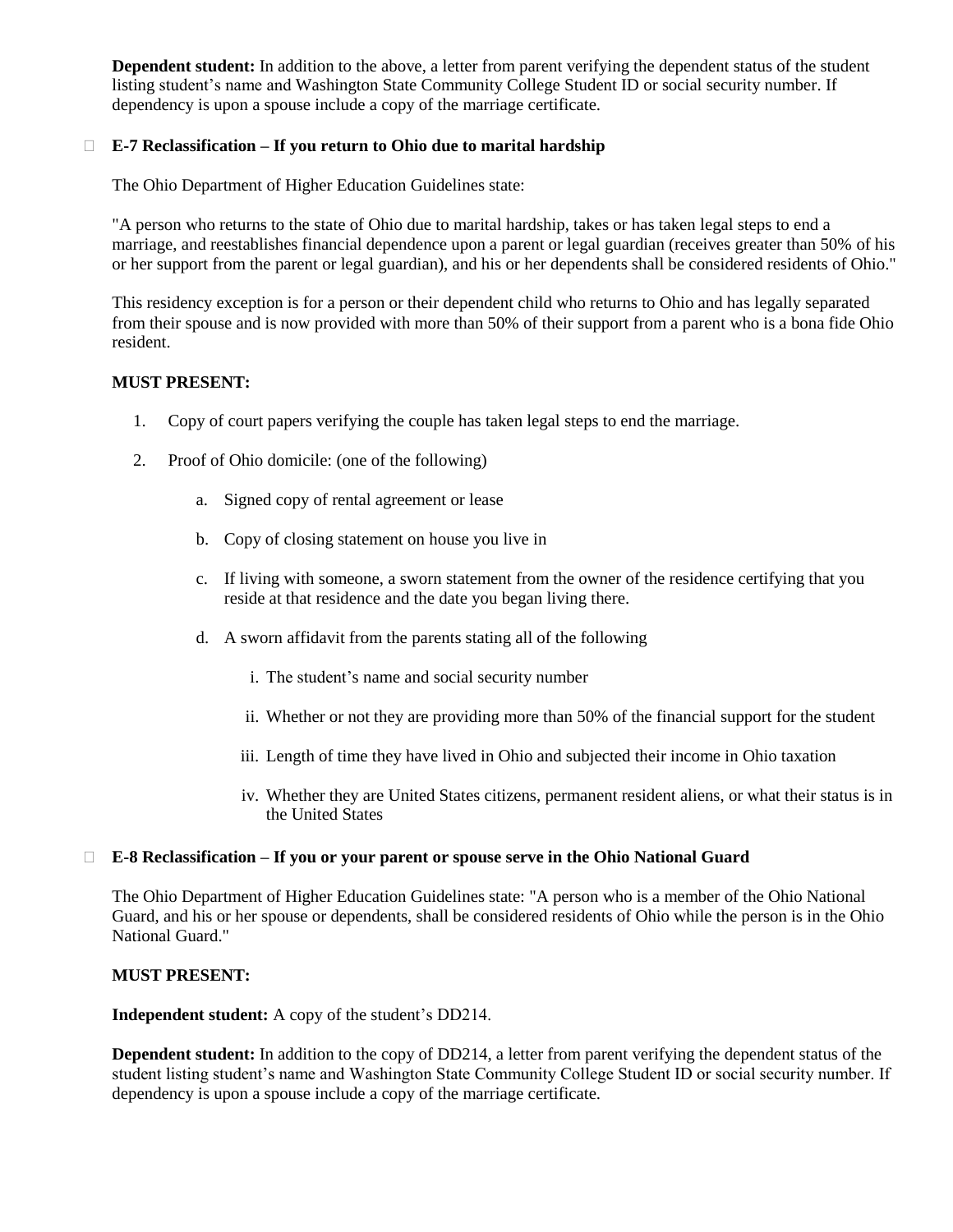### **E-9 Reclassification – If you are a discharged or released Veteran or receive assistance under section 3311(b)(9) or 3319 of the Veterans Access, Choice, and Accountability Act of 2014**

The Ohio Department of Higher Education Guidelines state: "A veteran who was discharged or released from a period of not fewer than 90 days of service in the active military, naval, or air service less than three years before the date of enrollment in the course concerned."

-or-

"An individual who is entitled to assistance under section  $3311(b)(9)$  or  $3319$  of this title by virtue of such individual's relationship to a veteran."

### **MUST PRESENT:**

**Independent student:** A copy of the student's DD214.

**Dependent student:** In addition to the copy of DD214, a letter from parent verifying the dependent status of the student listing student's name and Washington State Community College Student ID or social security number. If dependency is upon a spouse include a copy of the marriage certificate.

---------

#### **I request Ohio residency for the:**

- Fall Semester 20\_\_\_\_\_\_
- □ Spring Semester 20\_\_\_\_\_\_
- Summer Semester 20\_\_\_\_\_\_

I submit this Ohio Residency Application form along with the appropriate supporting documents and request Ohio residency for college fee purposes based on the guidelines selected below.

I understand that all male, Ohio residents between the ages of 18 and 26 must complete their Selective Service registration. Failure to verify Selective Service registration for those who are required to do so will result, as law stipulates, in the assessment of the out-of-state surcharge and a loss of financial aid.

Oath, I the undersigned, do affirm that the information supplied on this residency application is true and complete.

**Signature \_\_\_\_\_\_\_\_\_\_\_\_\_\_\_\_\_\_\_\_\_\_\_\_\_\_\_\_\_\_\_\_\_\_\_\_\_\_\_\_\_\_\_ Date \_\_\_\_\_\_\_\_\_\_\_\_\_\_\_\_\_\_\_\_\_\_\_\_\_**

Please return completed form to the Records Office 710 Colegate Drive, Marietta, Ohio 45750 Fax: 740-568-1965 recordsoffice@wscc.edu \_\_\_\_\_\_\_\_\_\_\_\_\_\_\_\_\_\_\_\_\_\_\_\_\_\_\_\_\_\_\_\_\_\_\_\_\_\_\_\_\_\_\_\_\_\_\_\_\_\_\_\_\_\_\_\_\_\_\_\_\_\_\_\_\_\_\_\_\_\_\_\_\_\_\_\_\_\_\_\_\_\_\_\_\_\_\_\_\_\_\_\_\_\_\_\_\_\_

**For Office Use: Approved** C1 C3 C4 E2 E3 E4 E5 E6 E7 E8 E9

**Effective Term** \_\_\_\_\_\_\_\_\_

**Denied Reason** \_\_\_\_\_\_\_\_\_\_\_\_\_\_\_\_\_\_\_\_\_\_\_\_\_\_\_\_\_\_\_\_\_\_\_\_\_\_\_\_\_\_\_\_\_\_\_\_\_\_\_\_\_\_\_\_\_\_\_\_\_\_\_\_\_\_\_\_

**Signature** \_\_\_\_\_\_\_\_\_\_\_\_\_\_\_\_\_\_\_\_\_\_\_\_\_\_\_\_\_\_\_\_\_\_\_\_\_\_\_\_\_\_\_\_\_\_\_\_\_\_\_\_\_\_\_\_\_\_\_\_\_ **Date** \_\_\_\_\_\_\_\_\_\_\_\_\_\_\_\_\_\_\_\_\_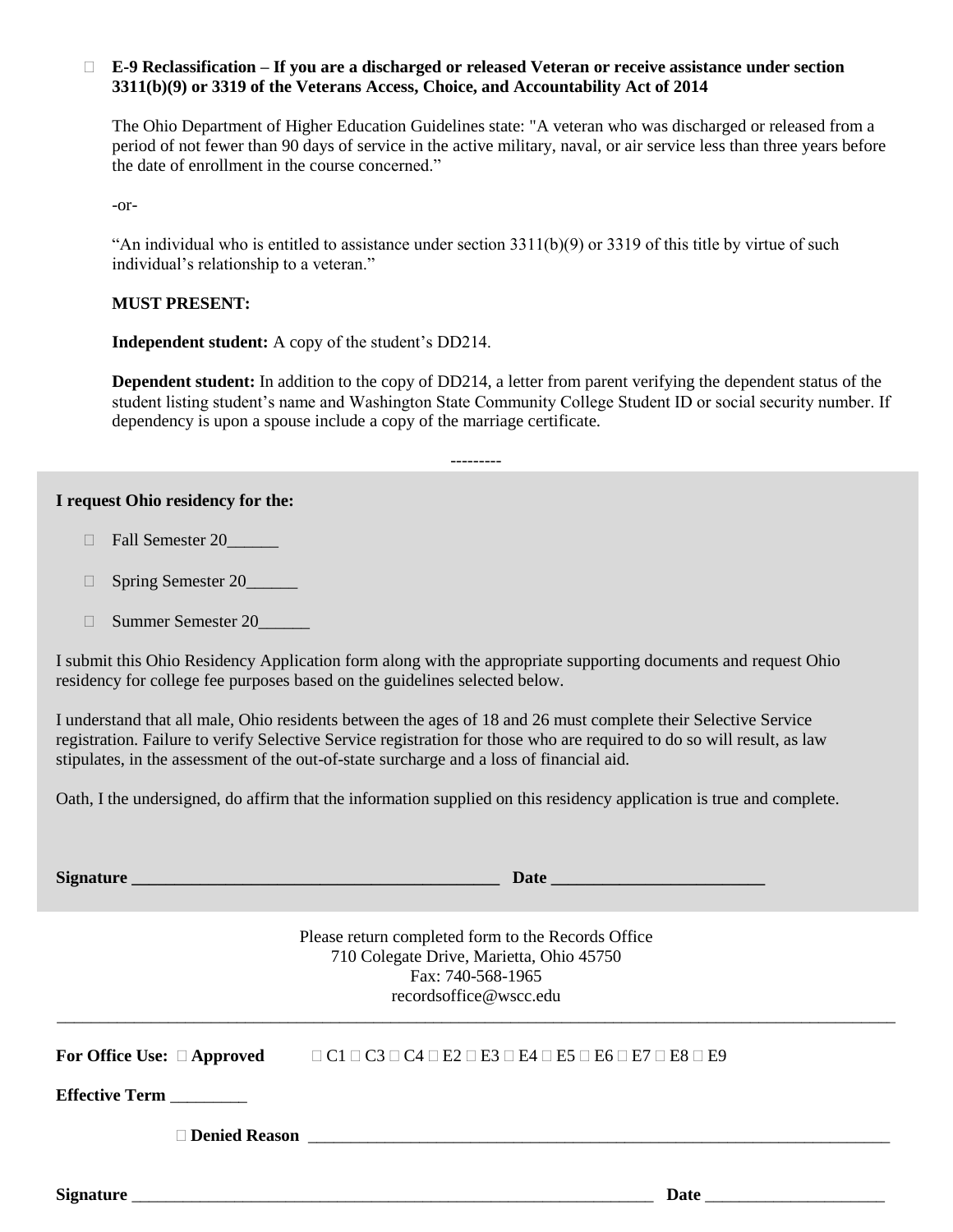

# *Ohio Residency Petition*

Complete this supplemental form only after you have read the Ohio Residency Application and you are seeking Ohio residency under provisions C2 or E1 of the Ohio Department of Higher Education Residency Requirements 3333-1-10, Ohio student residency for state subsidy and tuition surcharge purposes. The completed petition and supporting documentation must be received by the Records Office during or prior to the semester in which you are seeking a change in residency status. A change in residency status will not be considered for previous semesters.

|    |                                                                                                                                                          | Student ID Number                                                                                                                                                                                                                         |
|----|----------------------------------------------------------------------------------------------------------------------------------------------------------|-------------------------------------------------------------------------------------------------------------------------------------------------------------------------------------------------------------------------------------------|
|    |                                                                                                                                                          |                                                                                                                                                                                                                                           |
|    |                                                                                                                                                          | (data)                                                                                                                                                                                                                                    |
|    | 2. I request Ohio Residency Status for the                                                                                                               | $\Box$ Fall 20 $\Box$ Winter 20 $\Box$ Summer 20                                                                                                                                                                                          |
| 3. | Are you a citizen of the United States?                                                                                                                  | $\Box$ Yes<br>$\Box$ No (see below)                                                                                                                                                                                                       |
|    | If no, what type of Visa do you hold?                                                                                                                    | □ Permanent Resident Alien □ Other (specify) ___________<br>* Attach a copy of Visa or Green Card (I-551)<br>$\Box$ Student                                                                                                               |
|    |                                                                                                                                                          | 4. In what state are you registered to vote? ___________________________________(Attach copy of voter registration card)                                                                                                                  |
| 5. | Do you have a driver's license?<br>Is it from Ohio? Attach copy.<br>Do you own or have use of a car?<br>Is it currently registered in Ohio? Attach copy. | $\Box$ Yes $\Box$ No<br>$\Box$ Yes $\Box$ No<br>$\Box$ Yes $\Box$ No<br>$\Box$ Yes $\Box$ No                                                                                                                                              |
| 6. |                                                                                                                                                          | Do you receive public assistance from the state of Ohio? $\Box$ Yes (attach benefit summary sheet)<br>$\Box$ No                                                                                                                           |
| 7. | closing page of mortgage, utility bills)                                                                                                                 | In chronological order (listing present address first) indicate where you have lived during the past 18 months. Attach<br>documentation showing you have lived in Ohio for the previous 12 months (i.e. lease agreement, rental receipts, |
|    | <b>Street Address</b>                                                                                                                                    | City, State<br>From month/year to month/year                                                                                                                                                                                              |
|    |                                                                                                                                                          | 8. Have you filed an Ohio Personal Income Tax return in the previous 12 months? $\Box$ Yes (attach copy) $\Box$ No                                                                                                                        |
| 9. |                                                                                                                                                          | Who claimed you as an exemption on the past year's federal income tax return? $\Box$ Self<br>$\Box$ Other (see below)                                                                                                                     |
|    |                                                                                                                                                          | If other, list name Relationship Relationship                                                                                                                                                                                             |